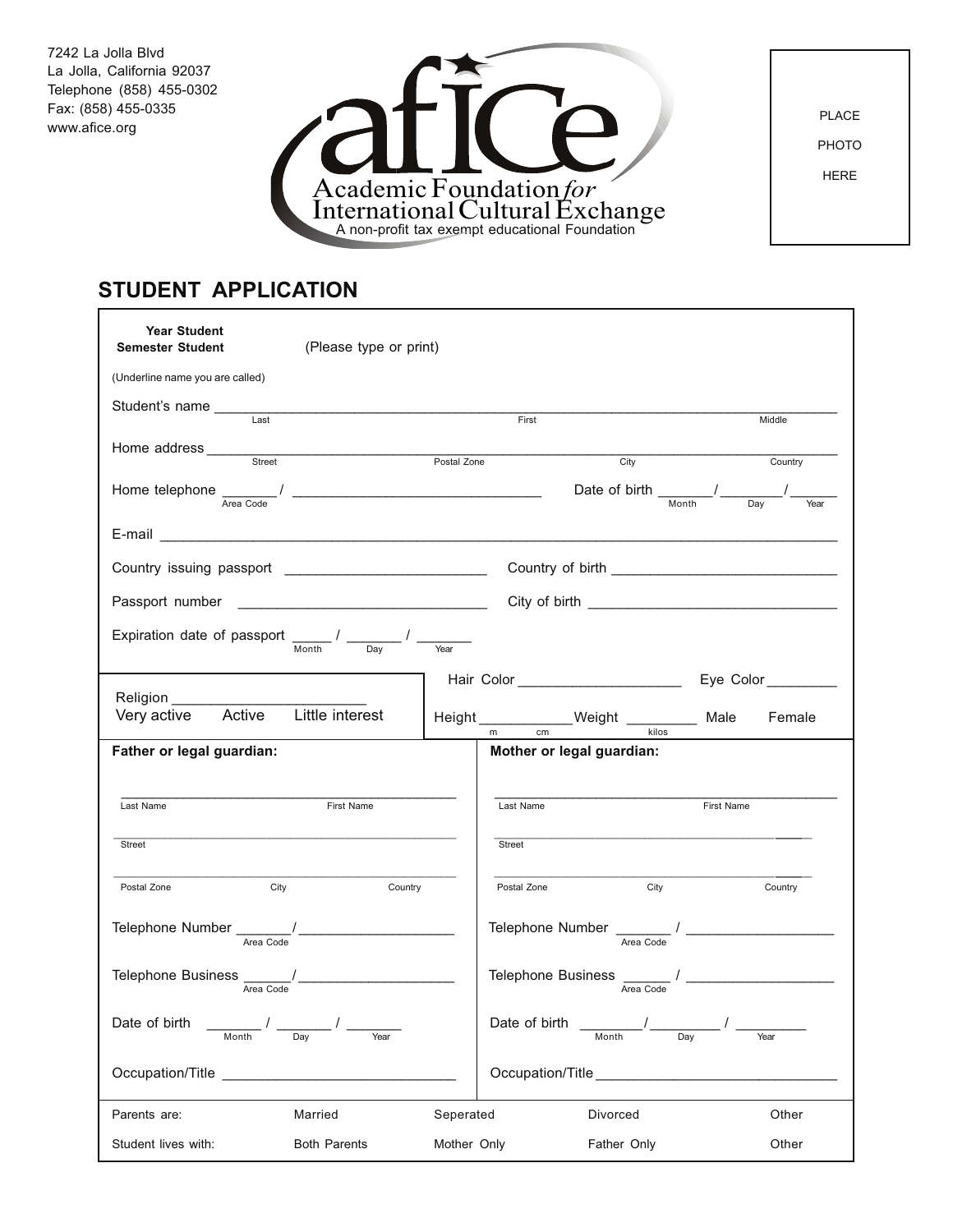## **STUDENT PROFILE**

Describe your favorite school subjects:

Describe any sports you play:

Describe any musical instruments you play or have played:

Describe any artistic interests that you have:

Describe any other hobbies or interests that you might have:

Describe any part time job or work experience that you have had, if any:

| Have you previously participated in an academic year or semester U.S. exchange program?      | $\Box$ YES $\Box$ NO |
|----------------------------------------------------------------------------------------------|----------------------|
| Are you willing to live with a Host Family where someone smokes in the house?                | $\Box$ YES $\Box$ NO |
| If no, would you be willing if the family smoked outside of the house only?                  | $\Box$ YES $\Box$ NO |
| Are you willing to be hosted by a single host parent who does not have children in the home? | $\Box$ YES $\Box$ NO |

| <b>Brother and Sisters</b> | <b>First Name</b> | Age | Sex | <b>Living at Home?</b> |
|----------------------------|-------------------|-----|-----|------------------------|
|                            |                   |     |     |                        |
|                            |                   |     |     |                        |
|                            |                   |     |     |                        |
|                            |                   |     |     |                        |
|                            |                   |     |     |                        |
|                            |                   |     |     |                        |
|                            |                   |     |     |                        |